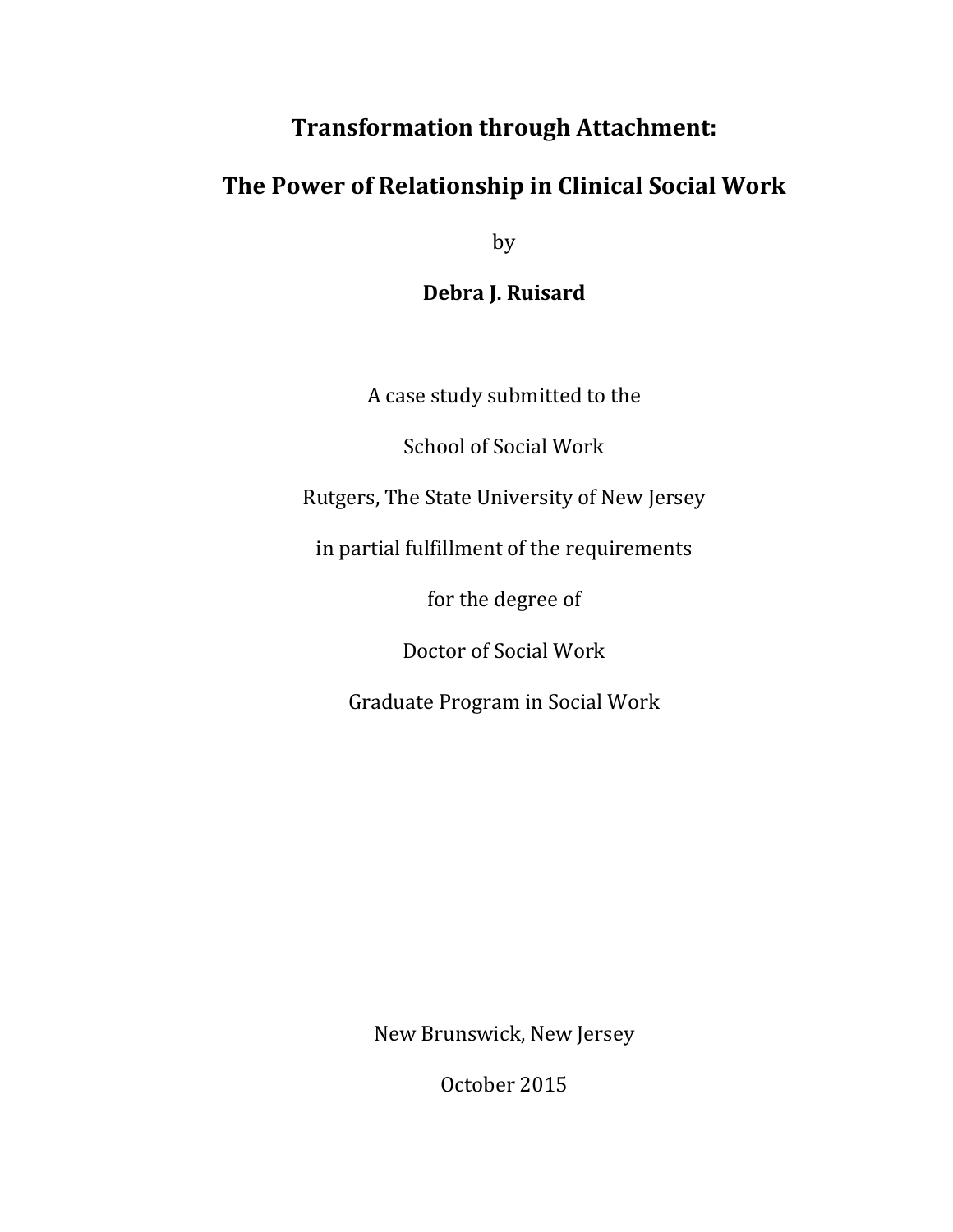#### **Transformation through Attachment: The Power of Relationship in Clinical Social Work**

Debra J. Ruisard

# Abstract

This case study illustrates the power of the therapeutic relationship that developed between the author and a woman who experienced early relational trauma and childhood sexual trauma, and who suffered from depression, alcohol dependence and bulimia. Examining three and a half years of individual psychotherapy through the lens of attachment theory, the client's relationship to the author appeared to mimic an early attachment relationship and this psychotherapeutic attachment appeared to have contributed to the repair of the client's own insecure attachment to her mother. Through the course of the therapy the client was also able to develop her ability to regulate her emotional responses and create a coherent narrative of her life. She creatively worked through her fear of God as well as apparently circumvent the intergenerational transmission of insecure attachment to her adopted daughter. This case study proposes new treatment considerations for individuals with both trauma histories and substance use disorders.

*Keywords*: Attachment theory, alcoholism, relational trauma, affect regulation, spirituality

*\*Informed Consent: Informed consent was obtained from the individual participant included in the case study.*

Humans are relational beings. Nurtured in the womb of our birth mother we come into this world wired to be in relationship with other human beings. Our brains are designed to develop in response to human interactions, beginning with our primary caregivers. All we learn and experience in these early relationships sets up a lifetime pattern of relating to other people in familial, romantic, parental, vocational, and social interactions. This pattern becomes deeply embedded into the circuitry of the brain. Neglect and abuse at a young age disrupts this critical developmental process that lays the foundation for healthy emotional regulation, leaving many individuals unable to tolerate, modulate, and communicate painful emotions. The resulting emotional turmoil is often unmanageable and they sometimes seek relief through the use of substances such as drugs or alcohol that conveniently numbs the pain. They find a solution to the inner emotional chaos, making it easier to cope with the emotions that arise in both intimate and casual relationships. Eventually, the substance use begins to interfere with an individual's ability to maintain significant relationships. Often people with substance use disorders are prompted to seek treatment for their addiction by a loved one. Discontinuing the substance use is only the first step in treatment. Learning how to internally transform oneself back into an effective relational human being is the next crucial step. This process often starts in the relationship formed with a therapist. The potential for change exists when a therapist is closely attuned to their client, creating a space and a connection where healing takes place.

Looking through the lens of attachment theory, there is a solid framework that supports the healing nature of the human connection inherent in the therapeutic relationship. The founder of classic attachment theory, John Bowlby (1988), studied the biological attachment process between infant and caregiver that creates an instinctual bond designed to ensure the physical survival of the infant. He theorized that attachment to a primary caregiver contributes to the creation of intimate emotional bonds necessary for effective personality functioning and mental health (p. 120-121). Clinical psychologist Allan Schore (2000) strengthened the connection between attachment and emotion, viewing attachment theory as fundamentally a regulation theory in that it is "the interactive regulation of synchrony between psychobiologically attuned organisms. This attachment dynamic, which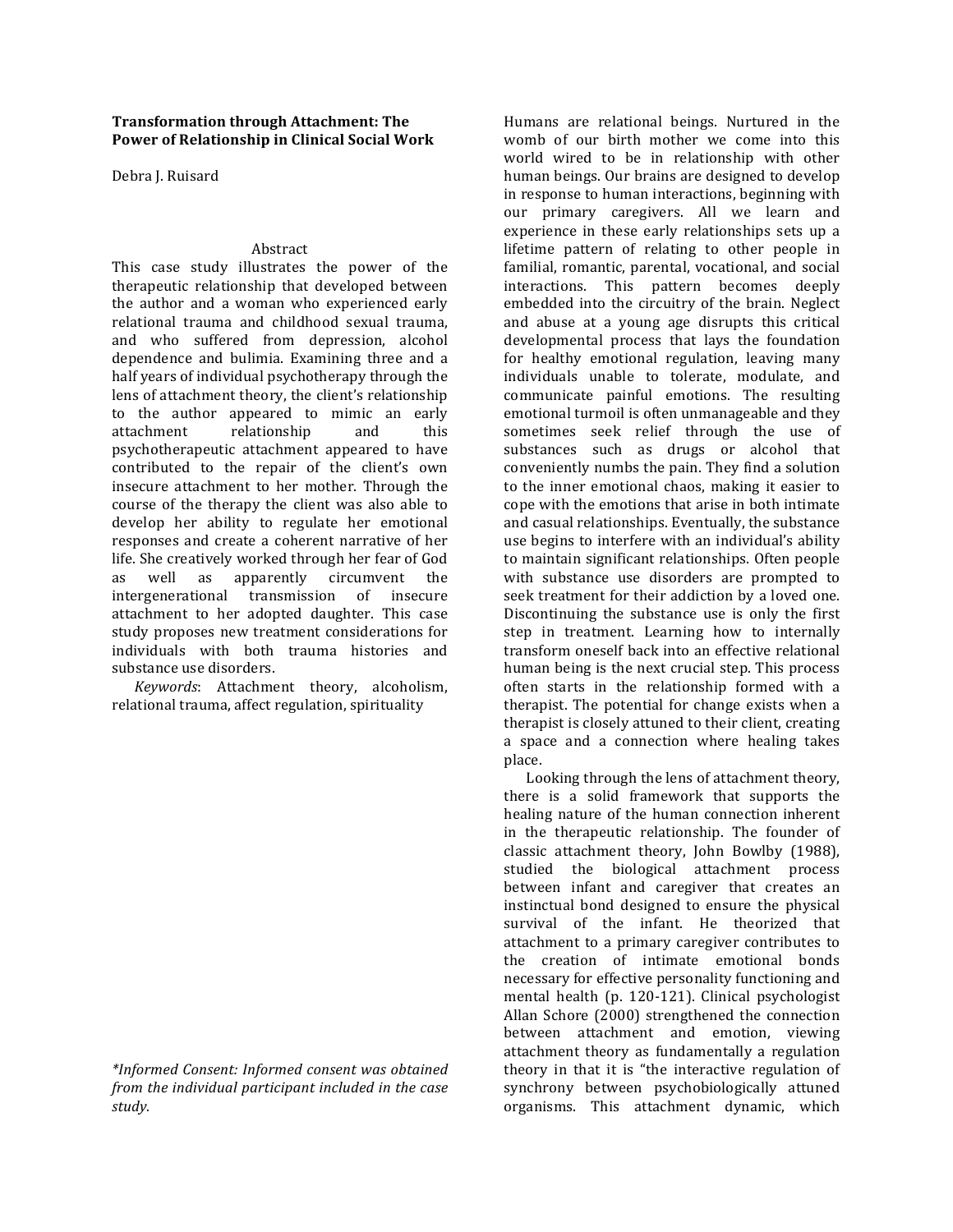operates at levels beneath awareness, underlies the dyadic regulation of emotion" (p. 34). Evolving from its beginnings as a biologically driven survival tactic, classic attachment expanded into what Schore and Schore (2008) call modern regulation theory, which considers attachment as "the essential matrix for creating a right brain self that can regulate its own internal states and external relationships"  $(p. 17)$ . It is a vital process for the development of right brain emotional regulation skills, and a critical component in the creation of emotionally healthy relationships throughout the life span, including the relationship formed with a therapist. Bowlby  $(1988)$  acknowledges the role of the therapist as a secure base for the client to explore the past and present with support. Schore (2000) also saw the therapeutic relationship as a context in which affect regulation deficits can be repaired. Offering clients a new relationship that encourages healthy attachment patterns quite possibly can repair the damage done in early parent-child interactions by modeling effective emotional regulation techniques and setting in motion a fresh way of relating to others. It is within this relationship that adult clients can experience implicit emotional regulation from an attuned attachment figure that they did not experience during their early childhood years and internalize these new experiences to navigate adult relationships.

The aim of this case study is to demonstrate how attachment to a therapist imitates an early attachment relationship and contributes to the repair of attachment trauma. Within the boundary of our therapeutic relationship my client was able to process her history of trauma while maintaining her recovery from an addiction and an eating disorder. She was able to set stronger boundaries with her mother and form a secure attachment to her newly adopted daughter. An unintentional outcome of the work she did in therapy was her spiritual insights that developed naturally out of our relationship. This is the story of one woman's transformational journey of recovery from trauma, addiction, and bulimia that occurred through the attachment bond that developed between us over the course of three and a half years of psychotherapy.

## **Lisa**

I remember clearly the day that Lisa first walked into my office. She was a petite woman, with kinky brown hair pulled back into a tight ponytail*.* Her clothes were loose, hanging on her thin body. Her

gaze was intense, and she had a determined expression on her face. We both settled into our respective chairs and she began to tell me her story. She identified herself as being in recovery from an alcohol addiction and bulimia nervosa. After many years of binging, purging, and excessive drinking, she had admitted herself into an inpatient rehabilitation program that forced her to face both of these deadly disorders through intensive individual and group therapy. She completed this two-month residential program and was able to sustain her sobriety for almost two years by becoming active in Alcoholics Anonymous (AA). She managed her eating disorder by maintaining strict adherence to a food plan. But she was plagued by disturbing symptoms, often on a daily basis, that would not resolve: depression, suicidal thoughts, violent nightmares, panic attacks, and dissociative episodes. She was plagued with persistent feelings of anger, anxiety, fear, and self-loathing. She had once learned to control her symptoms with her alcohol use and her eating disorder. But now that she was in recovery from these maladaptive coping strategies, her symptoms were back. Lisa had long ago stopped trusting her ability to make healthy decisions, instead relying on the wisdom of a small network of recovering women in AA to tell her what she needed to do to stay in recovery. Knowing her history, and concerned about the depth and intensity of her anger that erupted with little provocation, they insisted that she find a therapist who could help her. Despite knowing that she would have to face painful memories, she gathered up her courage and scheduled her first appointment.

## **Right Brain to Right Brain Attunement**

I found Lisa to be engaging, insightful, and highly attuned to my non-verbal behaviors. As we neared the end of our initial assessment session, she stated astutely, "You seem very anxious." I was taken aback by her perceptivity, for I had been noticing a low level of anxiety within me but thought I had kept it well hidden. I hesitated for a brief moment, deciding whether to choose professional denial or honest disclosure. Sensing that she would appreciate honesty, I admitted, "You are right, I am feeling a bit anxious."

"Why are you anxious? You don't think you can work with me?" she asked, as a look of concern crossed her face.

"I'm not quite sure why," I answered, and hearing the fear of rejection in her voice I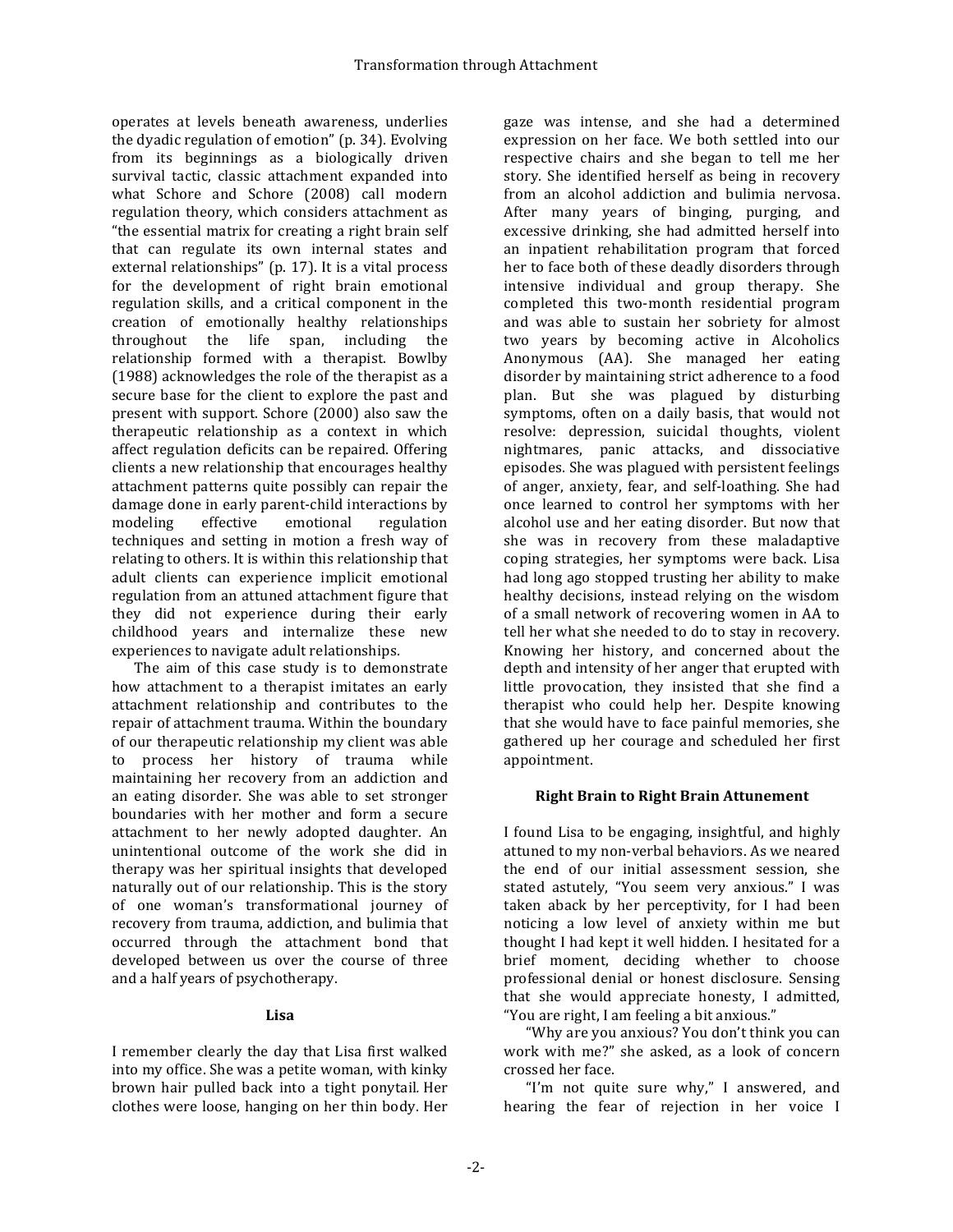continued, "but perhaps it is your chronic suicidality. I have worked with many suicidal clients but always in the context of a program where there was a team of people and easy access to a psychiatric inpatient program. This is new for me, working individually with someone who can become suicidal quite quickly."

"Don't worry," she assured me, "my suicidality scares me too. I promise I will put myself in the hospital if it gets bad." She appeared satisfied with my response although this exchange left me feeling a bit uneasy at the realization that she had so easily picked up on my emotional state.

From an attachment perspective, Lisa's hypervigilance to my internal state of arousal indicated that her attachment processes were activated. Mindful of my own anxiety, I was consciously trying not to let it show. Despite my efforts, Lisa perceived my internal state of anxiety from my apparent non-verbal communications of tone of voice, body posture, and subtle eye and facial movements that I was unaware of. According to Schore and Schore (2008) "these implicit nonconscious right brain/mind/body nonverbal communications are bidirectional and thereby intersubjective" (p. 14). Lisa and I were communicating without words in ways that were beyond either of our conscious attention. In the same way she perceived my anxious state, I intuitively recognized that she needed me to be open with her about my anxiety. I also detected in her the fear that I would reject her. I was clearly attuned to her affective state which would prove to be a critical aspect of the attachment relationship that was already developing between us.

## **Early Attachment Experiences**

As we settled into our weekly therapy sessions, I began to get a better sense of what life was like for Lisa. The most difficult relationship she had was with her mother. "I really don't want to start hating my mother again," she declared, "right now I have a pretty good relationship with her."

Immediately wondering what this relationship was like in the past, I asked, "So it has not always been this good?"

A pained looked crossed her face, "No," she admitted and dropped her gaze. "When I was little she told me she did not know how to be a mother to a girl," she looked up with a wry smile, "and that was obvious!"

"How so?" I prompted.

"She never paid any attention to me unless I was doing something she didn't like." Lisa pulled out a small photo to show me. "I keep this picture of myself when I was seven in my wallet as a way to remember to have compassion for myself." The child in the picture was smiling and Lisa went on, "This doesn't even seem like me. I don't ever remember being happy as a child, and yet my mother insists that I was. When I was in rehab she sent me a poster full of pictures of me smiling just to prove to my counselor that I was happy. She had no idea how sad I was."

"And what happened when you did something she didn't like?" I asked.

"You mean when I messed up her idea of a perfect family?" Lisa grimaced. "I clearly remember her dragging me to a therapist when she discovered my eating disorder and demanding that the therapist 'fix me'."

"And she was different with your brothers?" I wondered aloud. Lisa was quiet for a moment, trying to remember. "When I was little, my younger brother would have these violent rages that scared me so much I would hide in the closet under the stairs. My mother would go to extremes to deny his behaviors. She would get angry with me for being so scared of him." Apparently this brother, who eventually was diagnosed with bipolar disorder, terrorized her frequently. A picture was being created in my mind of an emotionally sensitive child in a frightening family.

"Sometimes I would get so upset that I would cry," she said, "My dad and my brothers would tease me and call me a baby. That would make me cry even harder. My mom never made them stop." She sighed and looked at me, her eyes showing the hurt that she still felt. "I was not like them, I didn't fit in. I always believed something was wrong with me. I still do."

Lisa recalled desperately wanting to be connected to her mother, but constantly felt the pain of her emotional absence. According to attachment theory, an inability to attach to your child often reflects insecure attachment to one's own parent. "What kind of a relationship did your mother have with her mother?" I asked her.

"My grandmother was schizophrenic and had severe OCD. I think she was often in the hospital." Lisa explained. "My mom rarely talked about her childhood. She shared one memory of being given a bath when she was little and being scrubbed by her mother until her skin was literally raw and bleeding."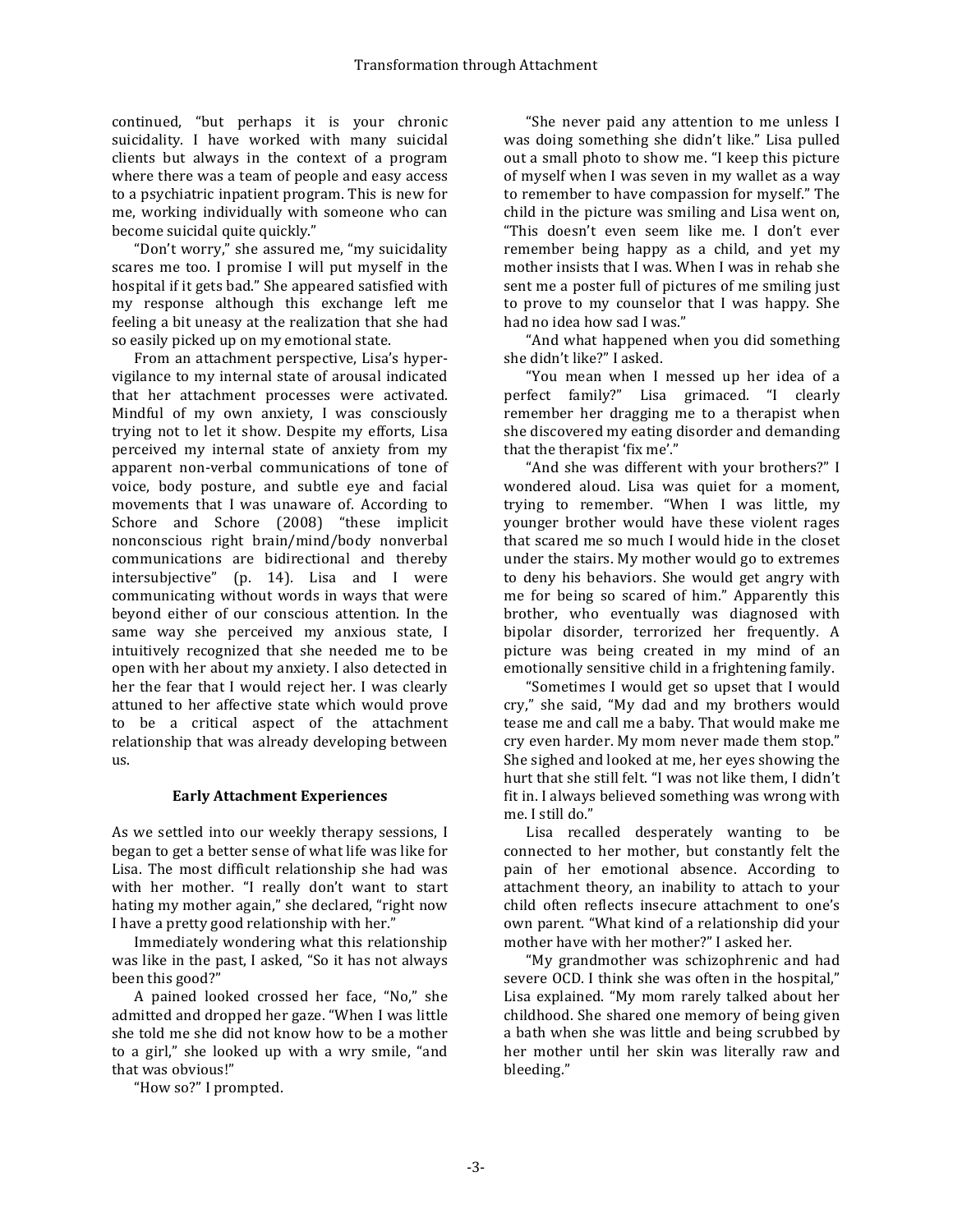I cringed internally at the image this brought to my mind. "And what was your relationship like with your grandmother?" I asked her.

Lisa smiled "I was very close to my grandmother. I have good memories of spending time with her. I knew that she loved me, and I loved her." I nodded and smiled back. "She gave you what your mother couldn't give you, love and attention."

Lisa paused for a moment and said thoughtfully, "I think my mother was jealous of our relationship."

The relationship with her mother did not improve as Lisa got older. During her junior year in college Lisa was diagnosed with Hodgkin's Lymphoma, a potentially fatal cancer. She left college, returning home for heavy chemotherapy treatment and her mother's care. Lisa remembers how much she needed and hated her mother during her serious illness and difficult treatment.

"She was angry that she had to care for me," Lisa declared. "One day I had to go to the doctor and even though my hair was falling out, I wanted it washed. So I asked her to do it. I could tell she was angry because she was very rough, it hurt!" I detected tears in Lisa's eyes and felt my eyes moisten. "My cancer was very inconvenient for her," she concluded.

## **Intergenerational Transmission of Attachment**

It was becoming clear to me that Lisa's mother had difficulty tolerating negative emotions in her daughter and could not respond with empathy when Lisa was in pain. In turn Lisa had begun to hide her vulnerable emotional states, first with her eating disorder and then with alcohol. Bowlby (1988) recognizes that "when a mother responds favourably [sic] only to certain of her child's emotional communications and turns a blind eve or actively discourages others, a pattern is set for the child to identify with the favoured [sic] responses and to disown the others"  $(p.132)$ . This interfered with the development of a secure attachment between Lisa and her mother. Mary Main, one of the early attachment researchers who worked closely with Bowlby, developed the adult attachment interview as a way to explore the potential for the intergenerational transmission of attachment patterns. Through her research, she found evidence to suggest that parents with insecure attachment could pass this on to their children (Hesse & Main, 1999; Main, 2000). I suspected that this was the case with Lisa. Her grandmother was incapable of creating a secure

attachment to Lisa's mother, due to her mental illness. In turn, Lisa's mother did not have the capacity to provide Lisa with a secure attachment relationship due to her insecure attachment style that was complicated by her own mental health issues. In order to avoid perpetuating this generational transmission of insecure attachment, Lisa would need to experience a secure attachment relationship not only to reap the emotional benefits but also so that she could provide it to her future child.

Lisa and I often spoke about attachment theory as it related to her and her husband's process of preparing for an international adoption. "The adoption agency gave us a book about attachment. They say it is really important to understand how to develop a healthy attachment with an adopted child especially since we will most likely adopt a toddler," Lisa explained to me one day in our session. "But you know what I really worry about?"

"What?" I asked, sensing deep concern in her voice.

"I am afraid that I won't be a good mother because I didn't learn how to be a mom from my mother," she answered.

In the book she was reading, *Adoption Parenting*, she was learning that due to the intergenerational transmission of attachment style, her own child was at risk of developing the same insecure attachment style as she. One contributor to the book, Reilly (2006), referenced Mary Main's notion of *earned secure attachment.* She stated "she [Mary Main] discovered that adults who started with less than secure attachment styles, could, with work, reach secure attachment status" (p. 131). This concept of earned secure attachment was developed out of the research with the Adult Attachment Interview when it was discovered that some individuals whose scores reflected a secure attachment described unfavorable attachment related experiences as children (Hesse, 1999, p. 401). At some point in their life these individuals must have developed a relationship with another attachment figure leading them to move from insecure to secure. I reassured Lisa that through the process of working through her negative childhood experiences she would be able to achieve positive attachment relationships with others, including with her child (McCarthy & Maughan, 2010). I had no idea how instrumental her attachment to me would become in this process, helping her to earn this secure attachment.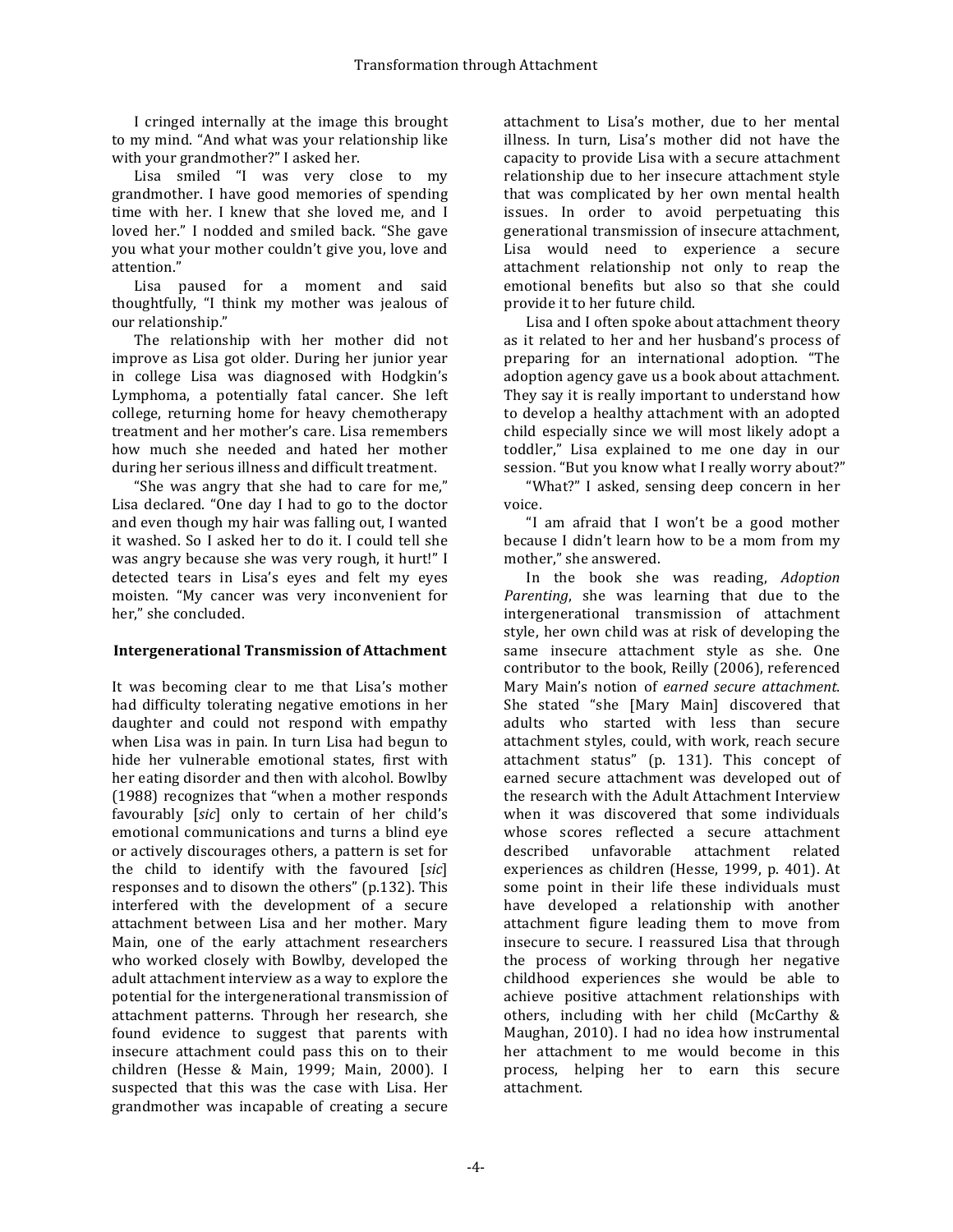# **Childhood Sexual Trauma**

In addition to the relational trauma that characterized Lisa's early years, she also had fragmented memories of being sexually molested by a female pediatrician as a child. Poor recollection of trauma memories is common, due to the way that the original memory is stored in the brain. Citing the work of Pierre Janet in the late 19th century, Herman (1997) states "Janet demonstrated that the traumatic memories were preserved in an abnormal state, set apart from ordinary consciousness. He believed that the severing of the normal connections of memory, knowledge, and emotion resulted from intense emotional reactions to traumatic events" (p. 34-35). Typically, traumatic memories return in the form of intrusive images, sensations, and feelings (van der Kolk, 1998). Having worked with many women whose trauma memories were inaccessible, Lisa's lack of memory did not concern me. But it led Lisa to consistently doubt her experience.

Lisa was born with the genetic condition neurofibromatosis, a disorder characterized by the growth of usually benign tumors on the nerves, and visits to her pediatrician were frequent. In addition to her vague memories of being inappropriately touched, she remembers feelings of fear and helplessness connected to the uncomfortable and humiliating examinations the doctor performed on her, often without a parent present. These examinations, according to her own research, went well beyond anything that her condition required. And her mother did not protect her. She could recall one particular visit when, as she was being led to the examination room, she looked desperately back over her shoulder and caught her mother's eye, pleading for her to intervene. Her mother responded with a look of helplessness and turned away. Despite the fact that Lisa's mother maintains her denial that anything abusive occurred in that doctor's office. Lisa holds firm to her belief that her mother knew that something was not right. Lisa has tried to gather information from her brothers, who also were treated by this same doctor, but while they admit that the doctor was "weird", they dismiss their sister's claims that the pediatrician acted inappropriately. Because of her own vague memories and the lack of validation from her family, Lisa constantly vacillated between believing that this really happened to her and thinking that she must have imagined everything. This was a common theme in many of our sessions

and I often had to provide validation that, based on the severity of her symptoms, something traumatic had happened to her.

### **Telling Her Story**

In the beginning, Lisa had difficulty putting her story into words. Bessel van der Kolk, a renowned trauma researcher, discovered that when someone is experiencing a traumatic event, a section of the brain, "the Broca's area, the part of the left hemisphere responsible for translating personal experiences into communicable language, 'turned off" (van der Kolk, 1998, p. 104). It is common for trauma survivors to have difficulty verbalizing a coherent narrative of their experiences as there are no words to describe the horrific events. Often, utilizing creative modalities can help them to recount their story. The PTSD *Workbook* (Williams & Poijula, 2002) suggests the use of collages to assist in the telling of trauma narratives and Lisa welcomed the creative collage assignments I gave her. She would complete them at home and bring them in to our sessions. One of her assignments was to illustrate her life story.

"So tell me about your collage," I began as we viewed the long, narrow piece of artwork she laid at my feet. The collage was chaotic, filled with images and words cut from magazines, and crumpled papers glued to a background which was inundated with a staccato of handwritten words and phrases.

"This part is my childhood," she began, pointing to the first segment of her collage. My attention was drawn to a cluster of harsh red strips of paper covered by crumpled paper balls glued overtop. The words 'ignorance,' 'stupid,' 'stop clinging,' 'mother,' and 'afraid' surrounded this section of her collage. "What happened here?" I asked.

Silence hung in the air. "That's the doctor," was all she said. I waited. Her body collapsed into her chair and her chin dropped to her chest. "Lately I have been obsessed about it. I can't stop searching the internet for the doctor's name, worried that she is still practicing, hurting other children." She paused, looking up at me, "Sometimes I get worried that I made it all up, that nothing really happened. Could I have made it up? Am I crazy?" Her eyes searched mine, beseeching my response.

"Lisa, the symptoms you are experiencing now are 'normal' for someone who has experienced trauma as a child. I believe something happened. You are not crazy, you are traumatized." My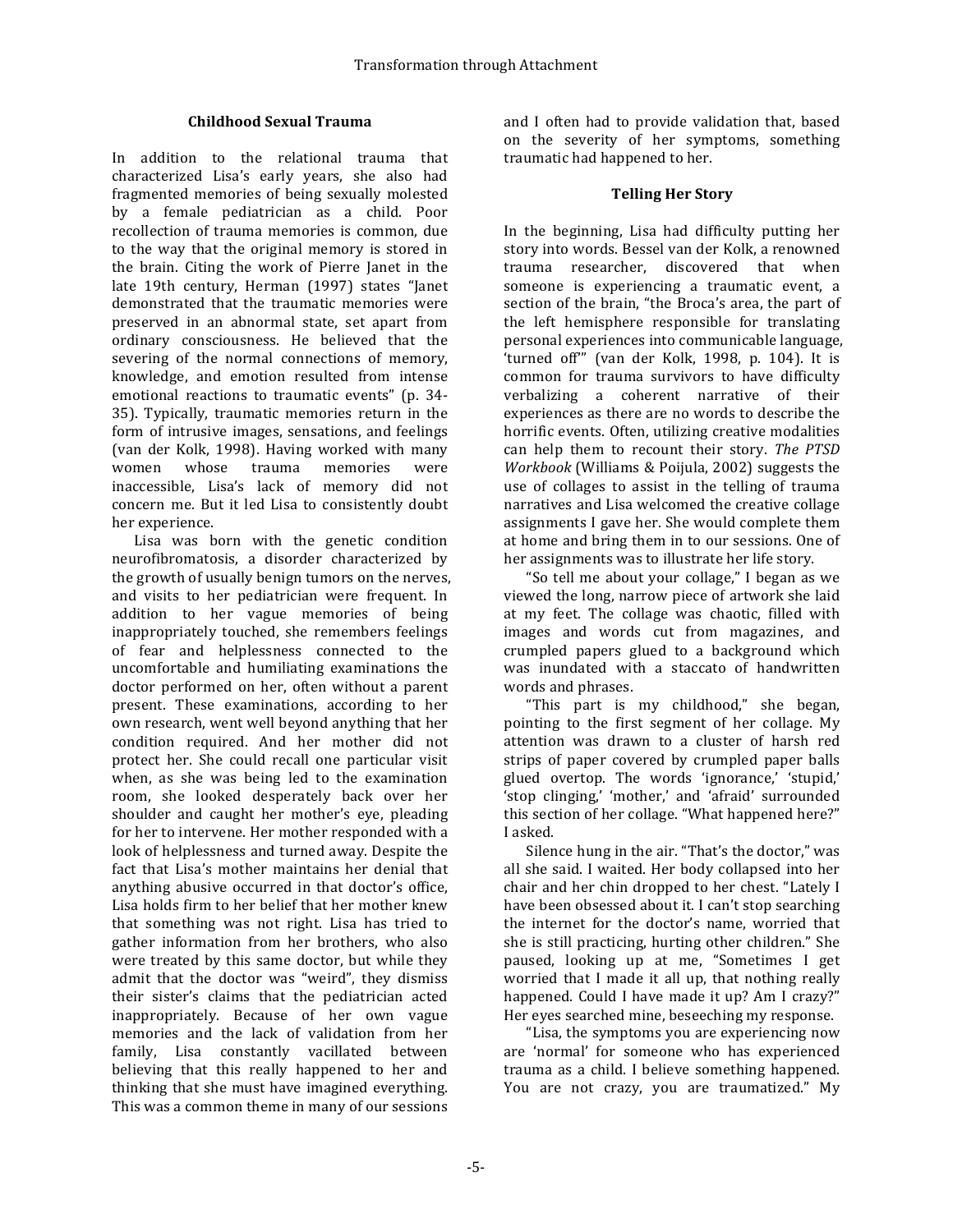reassurance brought some relief to her eyes, and her body appeared to visibly relax.

### **Dissociation**

One of Lisa's common symptoms was to dissociate. Dissociation is understood as a psychological defense against trauma and "sometimes described as 'spacing out,' 'losing time,' or 'going blank,' it refers to detachment from the current reality that protects against overwhelming trauma related feeling or memories" (Najavits & Walsh, 2012, p. 116). Often when Lisa would dissociate it would be more of an internal 'spacing out', barely noticeable by those around her. Other occurrences would be very obvious and embarrassing. One night she was at a meeting and a fight broke out in the group. It seemed like everyone was screaming at each other. She panicked and the next thing she knew she was hiding behind the refrigerator in the kitchen, shaking uncontrollably. She had no idea how she got there or how long she was there before becoming aware of her surroundings. Occasionally Lisa would dissociate in our sessions.

"I had to go to the doctor today, for my yearly checkup. I hate going to the doctor. I feel like I am going to pass out. I think I almost did!" Lisa wrapped her sweater close to her body.

"It makes sense that doctor visits make you uncomfortable," I offered, "it probably brings back bad memories or feelings of when your mother brought you..." I stopped talking, noticing a shift in her body. Her eyes did not appear focused and her body was unusually still.

A few moments passed; then her body startled suddenly and she shook her head sharply. "I'm sorry," she apologized, "what were you saying? My mind went somewhere else."

I agreed. "Yes, it did seem like you had left the room. I think you dissociated for a moment."

Lisa put her hand to her forehead, bowing her head slightly. "I hate when that happens. I don't know how to control it," she said. I was not alarmed and my calm response appeared to help Lisa to regain her composure. I could sense that these dissociative moments were frightening to Lisa and we decided to work together to help her gain control over them.

My treatment interventions focused on establishing safety around Lisa's tendency to dissociate when emotionally overwhelmed. Providing her with education on what was happening in her brain when she dissociated was helpful, and she was motivated to learn techniques that would help her stay in the present

moment. I explained to her the concept of the triune brain: the reptilian (instinctual brain), the limbic system (emotional brain), and the prefrontal cortex (cognitive brain) (MacLean, 1993). She responded positively to the idea that when she is overwhelmed, her emotional brain 'hijacks' her cognitive brain (Goleman, 1995), shutting down her capacity to think clearly and leading to an instinctual fight-or-flight reaction. She practiced how to ground herself, or bring herself back into her cognitive brain, by using her five senses (Najavits, 2001). She discovered that by focusing on her sense of touch, she could stay present longer. In our sessions, she practiced touching rough surfaces, such as her clothing fabric, as a way to ground. Lisa was empowered by the experience of being able to exert some control over her dissociative tendencies. I also convinced her of the importance of self-soothing as another affect regulation technique. She used a favorite old sweater to curl up in when her emotions felt overwhelming and she often wore this sweater to our sessions. She was soothed by the feeling of clean bed sheets and would put them on her bed when feeling emotionally triggered. I noticed less and less dissociation when we discussed emotionally laden topics as she became adept at staying present. At the end of a difficult session I would ask her to identify what she was going to do to take care of herself that night as a way to self-sooth. She was usually able to choose something from her list and follow through with doing it. Lisa was slowly learning how to modulate her overwhelming emotions and to self-sooth after experiencing emotional overload.

## **Family Dynamics**

Interactions with any one of her family members had the potential to threaten the progress she would make in therapy, shattering her precarious self-confidence with one passive-aggressive comment. Lisa's preferred mode of communication with her parents and brothers was email, which seemed less emotionally triggering to her but left her making assumptions about the meaning behind their written words. Lisa began to avoid family gatherings because these face-to-face interactions would trigger memories of the emotional abuse she experienced in the family as a child, often reigniting her suicidal thoughts and cravings. Her absence at family events led to accusations she was being selfish. Lisa attempted to initiate email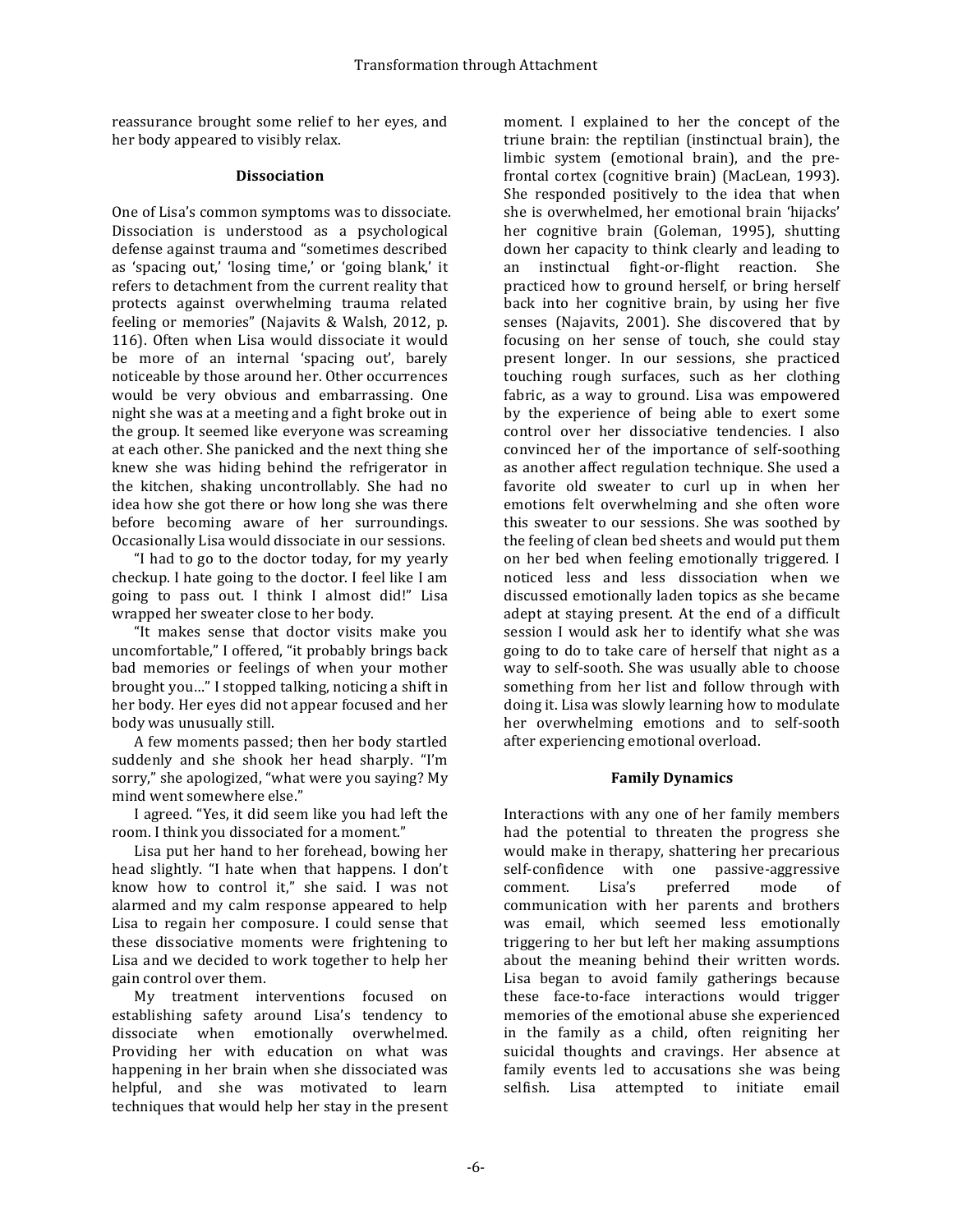conversations with her family about why she felt the need to distance herself from them.

*I* am sending this to everybody because *I* think *this needs to be said. In the past three years I* have been working very hard on myself. This has *been* contingent upon avoiding *conversations and situations in which my recovery is threatened. I have had conversations with you, dad, and my brothers in which my alcoholism, my eating disorder and my personal memories of past traumatic*  experiences have been brought into question. This is more dangerous for me than I can say since there is nothing more that I would like to do than to get drunk and not feel what I have *been feeling these past few years.*

There is nothing more that I would like than to have a healthy relationship with this family. If *you don't think I am hurt by all of this, you are* mistaken. I understand that this is going to *take a lot of work from all of us, but please understand my sobriety and my personal*  wellbeing will always have to be my priority. I really do love this family. Any actions I have *taken that may have offended you, were not meant out of anger, resentment, etc. They were*  taken out of loyalty to myself, to being well and to creating a home that will meet the needs of *our future child.*

Her plea for understanding was rejected. It appeared that her mother held the power in the family and was clearly invested in protecting an image of a happy and healthy family. Her brothers and father stood staunchly behind their mother's version, leaving Lisa mired in agonizing rejection as she exposed an alternate truth about her childhood. Their email responses were hurtful, harshly accusing her of being self-absorbed, callous and even abusive. Her youngest brother went so far as to tell her he did not want any further contact with her. Lisa's resolve crumbled.

It took weeks for me to repair the damage that these emails inflicted upon Lisa. Self-doubt and self-loathing returned with a vengeance along with suicidal ideations, nightmares and cravings for alcohol. It was difficult for me to see Lisa in such distress and I found myself becoming angry at her family for the pain they inflicted upon her. I needed to modulate my own anger so that I could respond to her in a manner similar to what a mother does for her infant child "to bear within herself, to process, and to re-present to the baby

in a tolerable form what was previously the baby's intolerable emotional experience" (Wallin, 2007, p. 48). I reflected internally on the intent behind their motives. Perhaps they were all responding from their own pain, equally affected by the same events Lisa was revealing, but unable to acknowledge this reality. Out of self-protection they needed to convince her she was the one who was causing the pain. Through my own inner reflective functioning I felt my anger being replaced with empathy. In response to my ability to process and shift my emotional reaction, I believe Lisa was able to slowly regulate her heightened emotional response to the emails and ground herself. Her symptoms receded.

#### **The Relationship with Mom**

Our therapeutic relationship was beginning to resemble a secure attachment. This proved to be invaluable in a phone session I facilitated between Lisa and her mother about a month later. Knowing that her daughter was working with a therapist, Lisa's mother asked to be part of a family session via telephone as she lived quite a distance away. Lisa and I discussed the pros and cons of having this phone conversation. I voiced my hesitation at being able to successfully manage a family session via telephone. Lisa expressed her reluctance to give in to her mother's demand, seeing this as another way her mother was taking control. But she also wanted me to experience what it was like to talk with her mother. We wrestled with this decision for a few sessions and finally Lisa made the decision to schedule a phone session with her mother. Lisa and I discussed her goals for the conversation and I naively thought we were prepared for what was to come. I dialed the phone and her mother picked up quickly.

"Thank you for being willing to participate in a phone session," I began, "I am hoping that you are aware that over the past two years Lisa has been working hard and that things have been difficult for her"

Her mother responded, "Yes, and I feel very unloved, unappreciated, unwanted, and I am in great pain!" The volume of her voice began to rise. "I feel that Lisa is afraid of being with me and talking to me. I feel that my needs are unable to be met, and I am powerless since our relationship depends on Lisa's desire and ability to engage. I just want her to come to visit us, is that too much to ask?"

Lisa spoke next, "You know I want to come but I can't right now, I have told you that!"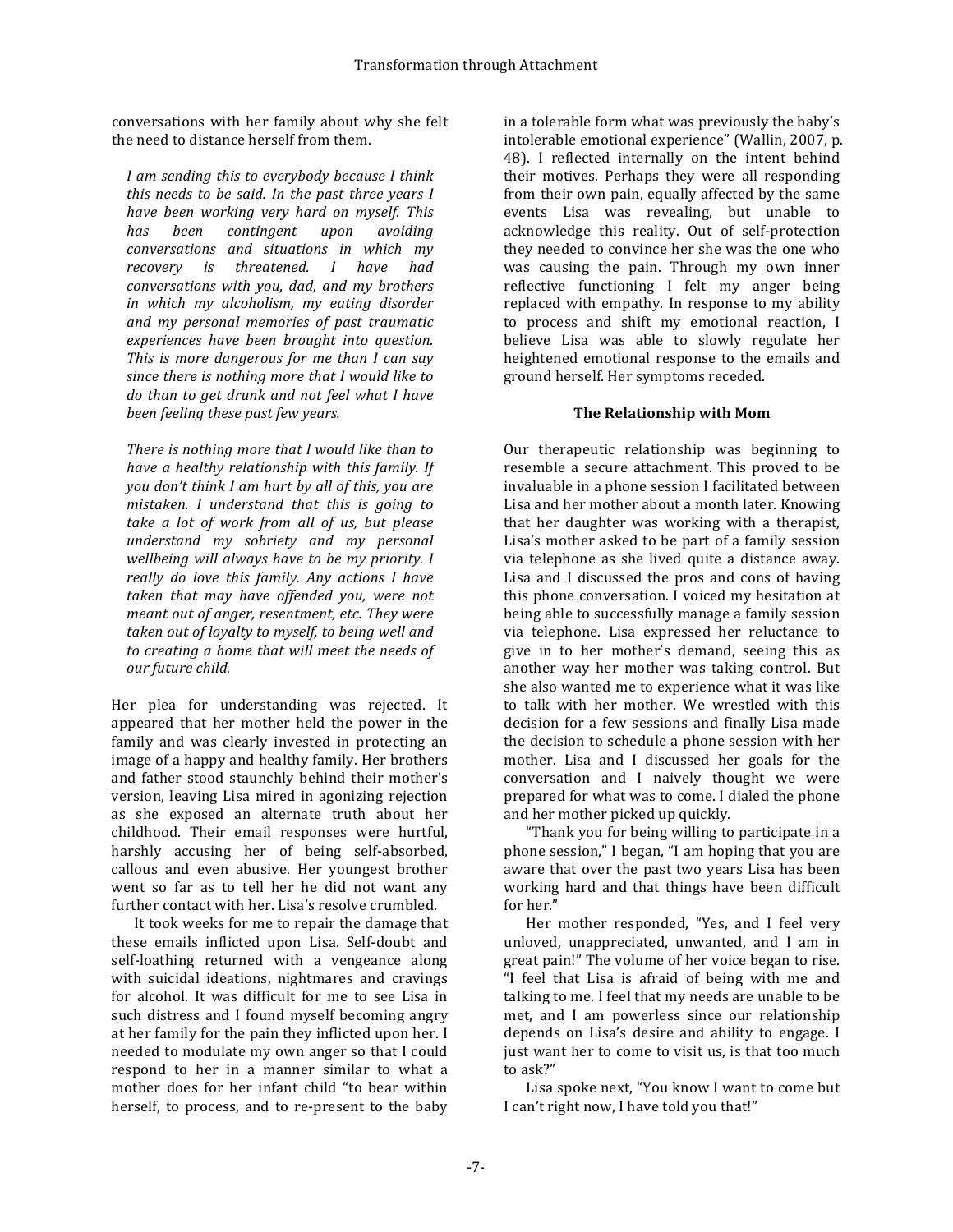Her mother interrupted. "It's always all about you and what you want, isn't it, Lisa! You do not want to be a part of this family!" Lisa began to protest but her mother cut her off again.

"You don't even know what is going on with Sara," she said accusingly. A look of shock passed over Lisa's face; Sara was her youngest niece.

"Mom, what's going on with Sara?"

Her mom's voice took on a shaming tone, "See, now you want to know." There was a long silence on the other end of the phone as if she were debating to share the information or not. Finally she relented.

"Well just for your information she is going to a specialist for precancerous and basal cell skin conditions. If you would stay in touch you would know that." I watched Lisa crumble before my eyes, clearly stunned by the fact that her family had kept this information from her. I began to question whether my agreeing to facilitate this phone session had been wise, considering the impact it was having on Lisa.

As the phone call continued, her mother dominated the conversation and was critical and insensitive, accusing Lisa of being selfish and making up things about her family. It was apparent that she saw this as her opportunity to let me know the 'real' truth about Lisa, sharing with me how difficult she was as a child. "I did everything I could do to help her," she insisted, "but she would not cooperate."

Lisa's mother painted a picture of herself as the sacrificial mother to a daughter who refused her mother's help. Lisa attempted to respond to her mother's diatribe with little success. I tried valiantly to turn the conversation to a more positive direction to no avail. The call lasted an interminable forty minutes before I was able to bring the phone session to an end. Lisa's mother ended with this question for me.

"What can I do to get Lisa back in my life? I just want her to visit!"

"I suggest you give Lisa the time she needs and wait for her to decide when she is ready to come for a visit," I responded.

"You are asking me for too much. I cannot do that," she replied.

The call ended and Lisa's eyes met mine for a moment; an understanding silently passed between us. No one, except her husband, had borne witness to the helplessness that Lisa had always experienced with her mother, even as a child. I worried about the potential damage this intervention may have caused for Lisa, exposing her to more emotional abuse from her mother.

Unable to protect her during the phone call, I could only feel helpless alongside her. Apparently this was enough. According to Schore and Schore (2008) "the intersubjective work of psychotherapy is not defined by what the therapist does for the patient...rather the key mechanism is how to be with the patient, especially during affectively stressful moments" (p. 17). This moment of psychobiological attunement appeared to strengthen our attachment and renew Lisa's trust in her version of reality. Despite this outcome, I made the decision to not facilitate any more family sessions by phone; a decision that Lisa gratefully agreed to.

With Lisa feeling more secure in our relationship, our work together took on a new energy. Lisa began to accept that her mother was not going to change and her ability to control her emotional reactions to her improved. The guiltinducing emails continued and with my support, she was able to not respond out of anger or spite. When challenged on her version of events, Lisa steadfastly held to her convictions that her perception of her childhood was valid. She continued to keep strong physical boundaries, refusing to attend family gatherings where she knew that the combination of family dynamics, alcohol, and food could trigger a dangerous relapse. She was better able to withstand the demands from her family to attend these events. Her cravings decreased and her suicidal ideations became quieter and less frequent. This provided us with some relief from our hyper-vigilant focus on these distressing thoughts and created an opening for her to attend to a part of herself that she had been neglecting: her spiritual self.

#### **Trauma and Spirituality**

Lisa, like many trauma survivors, lived with an uneasy sense of God, which she brought into therapy with her. Herman (1997) writes that traumatic events "undermine the belief systems that give meaning to human experience. They violate the victim's faith in a natural or divine order and cast the victim into a state of existential crisis"  $(p. 51)$ . I was curious about the role spirituality played in Lisa's life because she often spoke about her belief in guardian angels, which are considered by many as belonging to the supernatural world. And she was strongly committed to the principles of AA, which are based on a belief in a higher power. Early on in our work together I had broached the topic by asking, "Do you consider yourself to be religious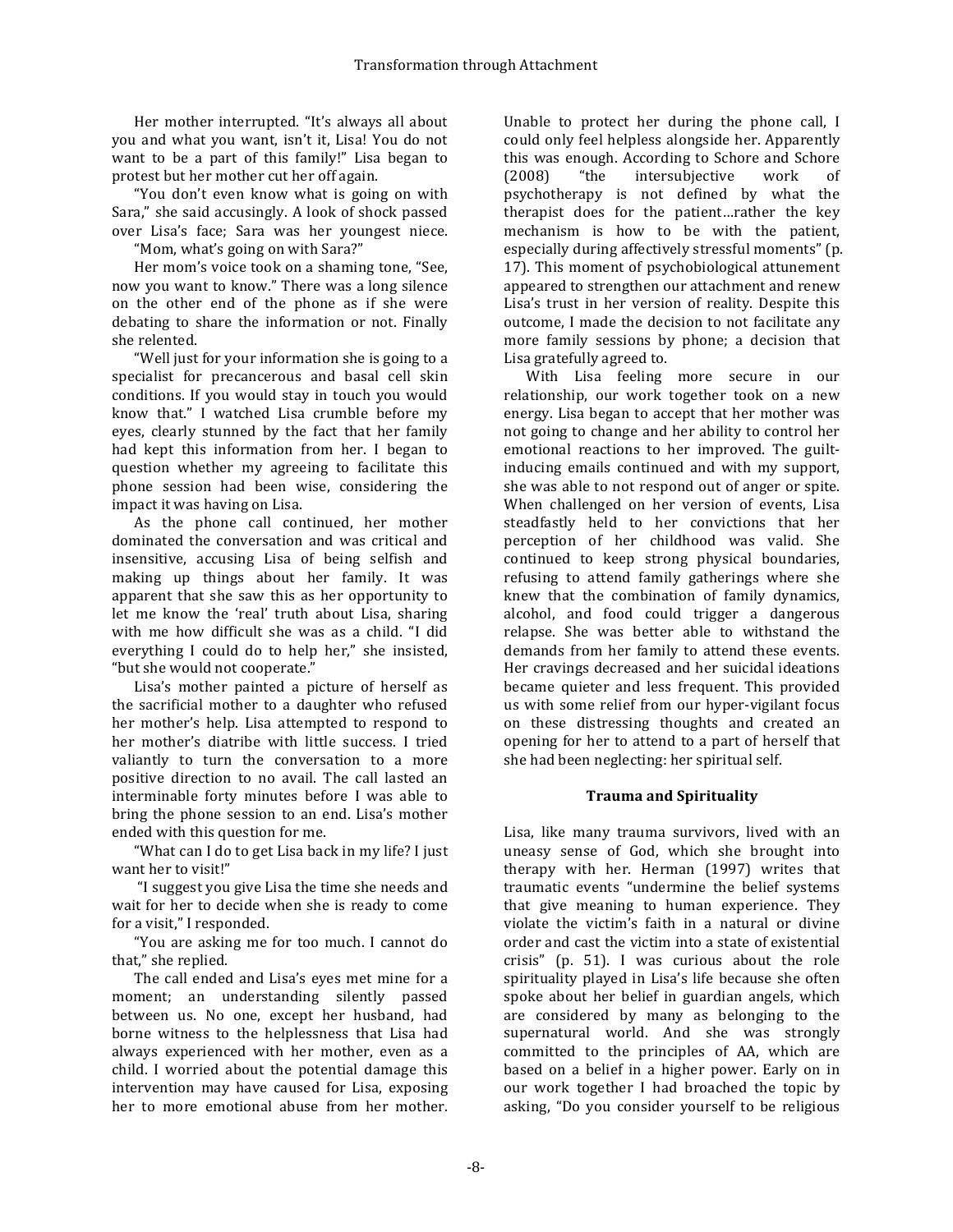or spiritual?" Immediately I noticed a subtle reaction as she shifted her eves away.

She straightened in her seat. "Not really. I guess I would say 'avoidance' is a good way to describe me when it comes to those things."

"Mmmhmm, did you grow up in any religious tradition?" I probed.

Lisa looked back at me and grimaced. "My mom was Jewish, my dad Catholic. They did not talk about it much, didn't really push me in any direction."

"Do you believe in God?" I asked. Again, she looked away.

"There might be a God. I don't really understand what there is. My mom thinks believing in God is a weakness." She paused and then asked sharply, "I don't like to talk about this, it makes me anxious." I complied but my instincts told me that this was a topic that would arise again.

The subject did periodically come up in our sessions. I discovered that anxious was a mild descriptor of the feelings that were evoked when she talked about God. For most of her adult life she had been resisting a belief in a God whom she feared would only allow more bad things to happen if she were to acknowledge his existence. She was convinced that to do so she would expose herself as an easy target. This both terrified and angered her. Her anger was often triggered in AA meetings.

"I used to go to meetings with my hat pulled down over my eyes, and a scowl on my face, just daring someone to talk to me. Any time someone would start talking about how recovery depends on God I would get angry. Sometimes I would impulsively say something in the meeting and it came out pretty bad." The look on her face showed regret at how her anger had defined her. "They called me 'Angry Lisa' and many people were afraid of me."

"And now?" I asked.

"I still get very angry and frustrated at meetings and I try to avoid the more religious ones. But I can't stop going, meetings saved my life; it is how I keep sober. Now I think I am better at how I express my anger, I don't always say something. But the people who make God the most important part of recovery still infuriate me."

The concept of God promoted by the AA philosophy does not work for everyone and many people in recovery cannot get past the obvious religious aspect of the program. I wondered if Lisa would be able to let go of her fear and anger, and reconcile herself to a kinder, gentler God of her

own understanding. Interestingly, as her work on her past trauma and relational issues progressed. she was less fearful when exploring her spiritual beliefs. She shared about her past exploration of Buddhism that included learning yoga and engaging in Buddhist practices to connect with the spiritual realm. But these activities apparently did not give her the answers she sought. She wrestled with the concept of God and whether or not she could believe in such a supernatural being.

From a psychoanalytic point of view, our psychological representation of a god-figure is directly connected to the type of relationship we have with our parents (Freud, 1961; Rizzuto, 1979). In her book *The Birth of the Living God,* Rizzuto (1979) applies an object-relations theory to the development of a child's image of God. She theorizes that "every human child will have some precarious God representation made out of his parental representations" (Rizzuto, 1979, p.52). If a child's internalized representation of his or her parents influences how they come to represent God, this would explain the difficulty Lisa was having in viewing God as a benevolent being. Neither her mother nor her father provided a positive introject from which she could develop a positive god-representation. In their empirical investigation of religion from a psychoanalytic object relations perspective, Hall, Brokaw, Edwards and Pike (1998) found that "individuals who tend to experience others as critical and to emotionally withdraw to protect themselves are more likely to experience God as critical and to emotionally withdraw from God when this experience occurs" (p. 310). Lisa related to God in the same way she related to her parents; she kept her distance.

Some attachment theorists consider religious faith as a form of attachment. Granqvist and Kirkpatrick  $(2008)$  "argue that some core aspects of religious belief and behavior represent real manifestations of attachment processes similar to those seen in infant-caregiver relationships" (p. 906). One could surmise that if a child was insecurely attached to his or her primary caregiver this would lead to the development of a negative god-representation. Lisa's insecure attachment to her mother was feasibly connected to her fear of, and anger toward, God. It was interesting to notice that as Lisa worked through her attachment issues and gained more control over her emotional responses, her godrepresentation began to shift. This could also be attributed to her internalization of our relationship as a positive introject that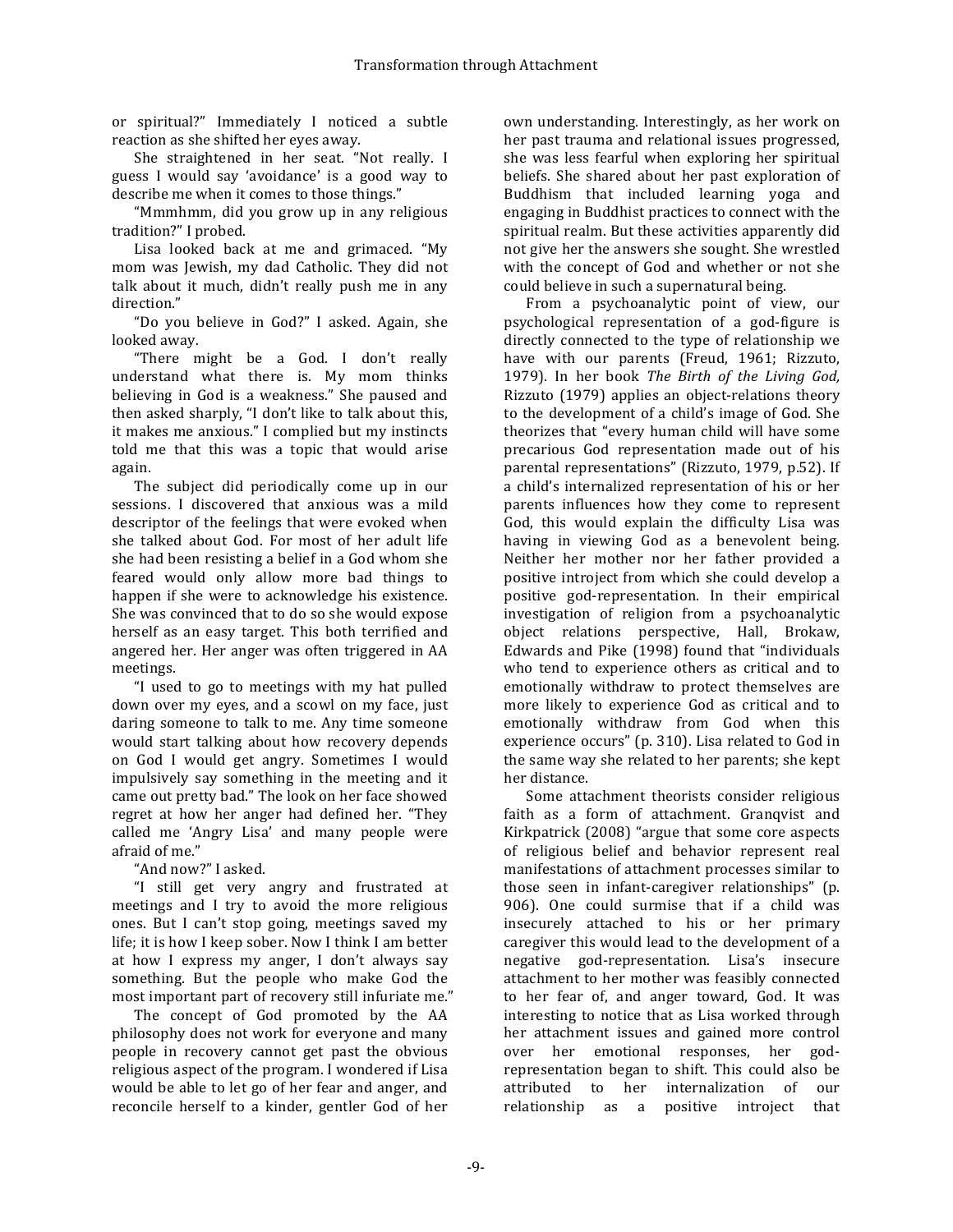transformed and reshaped her representation of God. Discussions about God and faith began to occur more frequently in our sessions as Lisa began to feel less anxiety while exploring these topics. She appeared to tune into the fact that I had a strong spiritual foundation. I attribute this to the implicit communication of my own religious values that naturally occurs when one is psychobiologically attuned with a client. It also reflects my relational style of working with clients. Without revealing my own religious beliefs I am always attentive to any spiritual leanings that my clients bring into our sessions and if they are willing, dig deeper. Inadvertently, information I chose not to disclose was discovered.

#### **Self Disclosure**

One day Lisa came into our session looking like she had a secret to share. "I have something I want to tell you. I have known this for a few weeks but wasn't sure if I should tell you," she began.

"What is it, tell me!" I played along.

"Well, two weeks ago I took my sponsee to a meeting in that church across the street, and I saw the name of the pastor on his office door." I immediately felt my body stiffen slightly. I knew what was coming next. "His name is the same as your name, which is not very common. I was wondering if you know him," she said. I gave in to the resignation that swept through my body and unable to deny it, I acknowledged this to be true. "Yes, that's my husband."

"And that is your church?" she inquired. I nodded. Worried that this information would change her view of me, I asked, "Does it make a difference to you now that you know my husband is a minister?"

Lisa pondered my question for a moment, "No, not now. But if I had known that when I first met you I would never have come back. But now, I am kind of glad about it." I was relieved to hear that this new information was positive for Lisa. I was amazed at how Lisa embraced her new knowledge about me, her curiosity prompting her to initiate deeper discussions about faith. But I also found it disconcerting to soften my boundaries and share my beliefs in response to her inquiries. From the beginning, my relationship with Lisa was characterized by honesty on my part. I discovered that I needed to work at maintaining a balance between candor and restraint in order to maintain my professional role around a topic that has significant personal meaning for me. It was not always easy. For months she engaged with me

around these spiritual issues, both repelled by and attracted to the idea that there might be a representation of God different from the one she came to know in her childhood. My therapeutic responses were carefully crafted to be as authentic and unbiased as possible so they would not be construed as an attempt to convert her to my beliefs. This was a difficult stance for me to sustain considering how strongly we were attuned to each other. Eventually it was her own creativity that helped her to have a breakthrough.

#### **A Coherent Narrative**

Long after I had stopped assigning creative collages as homework Lisa began to create her own visual journals, intuitively constructing a coherent narrative. In these journals she used a variety of collage techniques and mediums: magazine images, paint, stickers, letters, pins, ticket stubs, glitter pens, string, and an assortment of other unusual items. These journals became a place where she illustrated her life experiences, her self-image, her relationship with others, and ultimately, her relationship with God, through image, color, and shape. She would bring in her work to show me and I was impressed by how emotionally revealing these pages were, reflecting things about her that she had no words for. They often prompted new insights about herself that seemed to give her more and more hope about her future. Strewn throughout the journals were little notes she would write and cleverly tuck inside hidden pockets. She would bring her journal into sessions with her to show me her recent pages. I was astounded at the images that jumped from the pages. 

"These are amazing, so creative! They seem to be helping you process some things," I commented as I turned the pages of one of her journals.

"I want your thoughts on something; here, let me show you," Lisa said as she took the journal from my hands. She turned to a page that had a small pocket attached to it. Undoing the string that held the pocket closed she pulled out a note and read it to me: "Dear Lisa, No matter what happens, you will survive this. You will be a mom and you will live a long happy life. love, me". She sat quietly for a long moment and then looked up and asked. clearly confused, "Who is 'me'?"

I waited in silence for a moment, measuring my response. "Hmmm, I'm wondering if it is a part of you writing a note to yourself."

"That's what I first thought, but now I don't think so," said Lisa decidedly.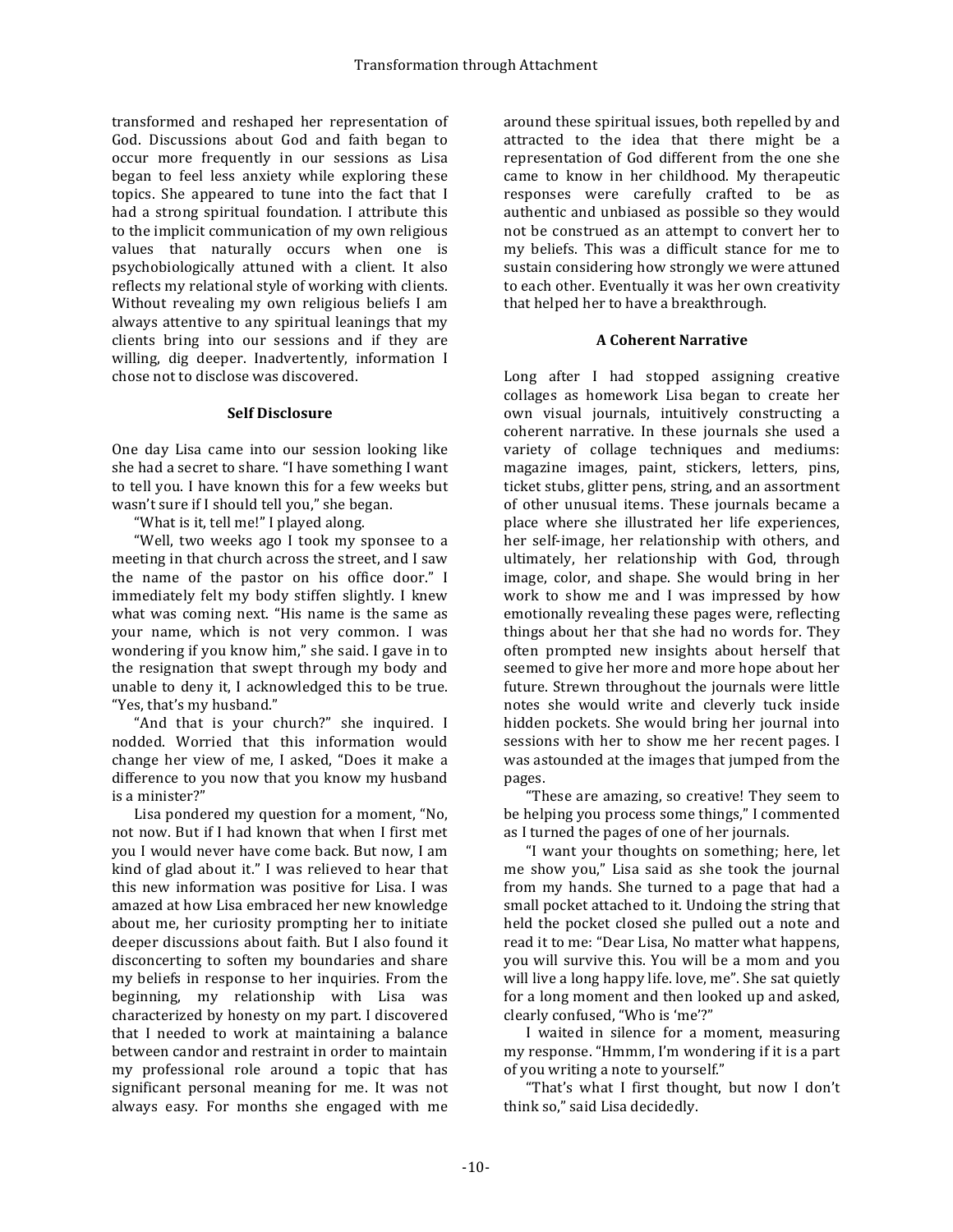"No? Who do you think it is?" I asked her.

"I don't know, it freaks me out to think about it!" she said quickly and, returning the note to its pocket, she turned to another page. The identity of the author of the notes in her journal remained unanswered that day.

### **Attachment to God**

Lisa began experimenting with a new technique as part of her visual journaling: using two colored pens, she would record a dialogue between herself and someone other than herself. She did not share this with me when she initially started to do it, but did remark on occasion that her journals were becoming more spiritual. One day she presented to me her most recent completed journal. I started to open it, as was our routine, to view it while she waited for my response. She stopped me. She mentioned that there were some pages that were fastened shut and that I had her permission to open them after our session. Later that evening, alone in my home office, I opened her journal. As usual, I was awed by her imagery, and the raw emotions they expressed. I carefully undid one of heart-shaped brass fasteners that she used to seal two pages. It opened to a two-page spread of dialogue, alternating in black and red ink:

*I* need to talk to you. **OK**. But I feel like an idiot. *This whole process makes me feel almost schizophrenic or something.* Why do you say *that? Because! You are not really here! Then who are you writing to? I* don't know?!? *Myself? A second personality? I feel like I'm going crazy!* Is this what crazy would feel *like? guess not. Are you uncomfortable?* No, *I'm too comfortable.* And *it scares you? Yeah, I'm afraid that if I start to let you in, you are going to take over. You're going to allow stuff to happen to me without my consent. Like what? Cancer. Addiction. Bulimia. Do you think I did that to you? I don't know. I'm not one of those 'angry at god' people. I just don't want to give up the ability to protect myself from you.*

She filled six solid pages with similar dialogue and from the content of her words I could surmise that she believed she was having a conversation with God. Lisa's relationship with God had always been marked by fear and this fear was dissipating, as her god-representation slowly shifted.

When I returned the journal to Lisa the next week, we talked about the conversations she

believed she was having with God. She admitted that she had worried for a moment that I would finally, after all this time, announce that she was crazy. But because I had shared my beliefs, and due to the strength of our therapeutic relationship, she was able to extinguish her fear and openly explore her growing relationship with God.

One day she came in to her session with a look on her face that told me something was different. She was hesitant and yet buoyant. I anticipated some good news about her family. "Something happened to me yesterday that was really powerful." Lisa had difficulty looking me in the eye.

"What was it?" I coaxed.

"I had another god-moment," she confessed, using a term she had coined to describe when she felt a spiritual presence. I sensed that this moment was different than others she had shared with me. She found the courage to meet my gaze. "Yesterday I had a really hard day emotionally and almost couldn't stand it." She stopped. "You are going to think I am really crazy when you hear this one!"

Her eyes had an intensity I had not seen before and I was the one who found it hard to keep eye contact. "I was in the shower and the pain was so great that I fell to my knees," she paused and took a breath, "and I liked the view."

In her gaze I saw relief and trepidation, her eyes seeking mine for affirmation. "Kinda like a prayer?" I asked her tentatively. She nodded. "And you are worried, as usual, that I might think you are crazy." She nodded, continuing to maintain steady eve contact.

My response matched the intensity of her gaze, "You're not crazy!" She smiled sheepishly.

It took me a moment to understand the significance of Lisa's confession. For over two vears she had fought to resist a strong spiritual pull, toward something or someone whom she feared. That morning in the shower she gave up her fight and succumbed to its presence by assuming a posture of prayer. Lisa's transformational moment in the shower was the culmination of the excruciating process of redefining her family relationships, the painstaking creation of a coherent narrative in her visual iournal and her honest conversations with God. And all of this was grounded in my ability to provide for her a secure base to return to for emotional regulation in our weekly ritual of psychotherapy.

The day that she shared with me her experience in the shower was the same day she decided that she was ready to start coming less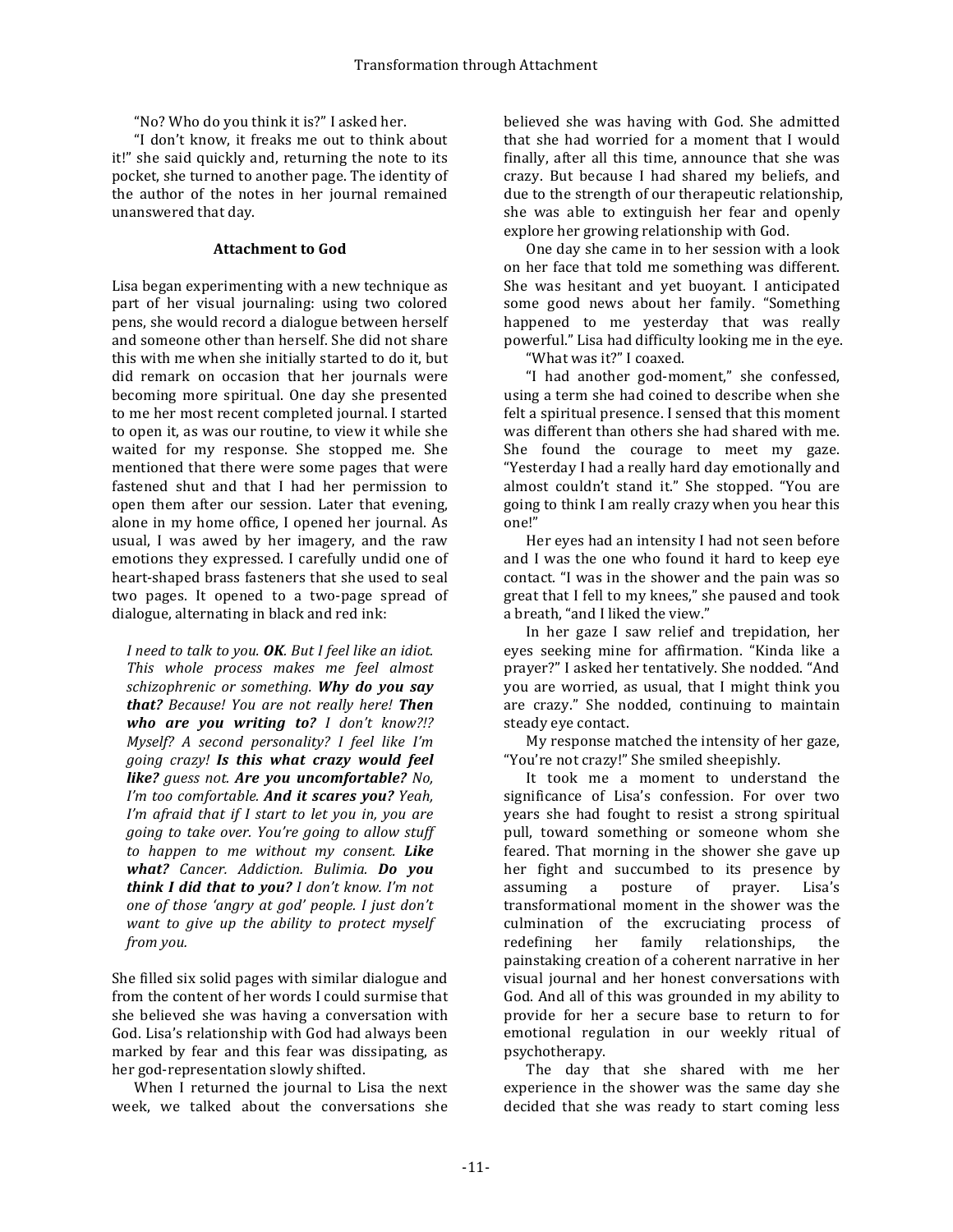frequently. Throughout our lengthy termination stage, things began to change in her relationship with her mother. Lisa's developing capacity to set firm emotional boundaries coupled with the impending adoption of a child appeared to bring about a subtle transformation in her mother. The emails became less accusatory and more supportive. This in turn prompted Lisa to tentatively initiate phone contact with her mother and she finally agreed to a long overdue visit to her parents' home. The changes in the motherdaughter relationship were connected to her own transformational experiences: her decision to seek therapy, the security of her attachment to me, the phone session with her mother, her dialogue with God, and finally, the prayer-like moment in the shower. And yet the final test was yet to come with the long awaited adoption of their daughter.

# **Attachment To Her Daughter**

Finally, after enduring an extensive two-year adoption process that Lisa described as "having every corner of my life scrutinized by strangers", they received news that their dossier was accepted by all the necessary parties involved. Lisa and her husband Eric immediately embarked on their trip overseas to meet their daughter Angie and bring her back to her new home and family. They returned five weeks later with their daughter and, no longer anxiety-ridden about her ability to be a mother. Lisa embraced her new role with confidence. Our sessions resumed but were scheduled less frequently as Lisa was able to maintain her emotional stability while transitioning into full-time motherhood. As her life settled into its new routine, our sessions focused on the developing attachment with her daughter and Lisa's tendency to be an overprotective mother. Eric, on the other hand, possessed a more easy-going style of parenting that made Lisa uncomfortable.

Throughout our work, Lisa and Eric occasionally came in together for a joint session, offering me an ongoing opportunity to assess the marital relationship. I did not find any evidence that Lisa's attachment issues were being played out in her relationship with her husband and these sessions primarily focused on educating him about what Lisa was experiencing so he could be supportive of the process. This time, Lisa requested a joint session with Eric to address problems she was having with his family's interactions with their daughter. She asked if it was okay to bring her daughter Angie with them.

She really wanted me to meet her. I agreed, as I too wanted to meet this little girl who had been the topic of our sessions for the last year or so. She was beautiful. Her eyes were bright and she smiled shyly at me from her father's arms, hiding her face in his neck when I greeted her. We entered the office and sat down. Angie perched in her father's lap, curious but cautious. Lisa began to speak about her concerns.

"Eric's family is so excited when we visit and they are all over Angie. It is too much for her! And they want to babysit Angie all the time. But her cousins are older and very rough with her. Angie gets very overwhelmed when we visit with them. No one seems to be bothered by this but me." She looked pointedly at her husband. Eric shrugged and she continued. "Angie is now hitting and biting. I don't think we should let her go there. We need to set strong boundaries!"

Her emotions were heightened, and she looked to me for validation. This was a typical response for Lisa when she felt overwhelmed and out of control. Her instinctive response to overwhelming situations was to take flight, and now her protective instincts toward her daughter were being activated. But based on the amount of work we had done on emotional regulating and trusting our on-going right brain to right brain attunement that had been continuous throughout our relationship, I was confident in her ability to regulate her emotions. As our eyes connected she appeared to relax into her chair. I turned to Eric and asked for his opinion on what was going on.

By this time Angie had gathered up the courage to slip off of her father's lap. I found myself paying attention to her movements while the conversation continued. She toddled over to her mother and touched her knee, looking up to her face. Lisa made eye contact and gave her an encouraging smile. Angie appeared to interpret this as permission to explore as she toddled a few feet over to my bookshelf. She looked back over her shoulder and both parents paused their conversation to speak to her playfully. She smiled and then toddled quickly back to her father's knee. She buried her face in his lap and then looked up at his face. She then returned to her tentative exploration of my office always checking back in with her parents for approval and reassurance. Upon occasion she would toddle back to where they were sitting, touch one of them and then roam away for a few moments. Occasionally she would wander close to my chair, stop a safe distance away and look at me. When I caught her eye she would smile shyly but turn quickly to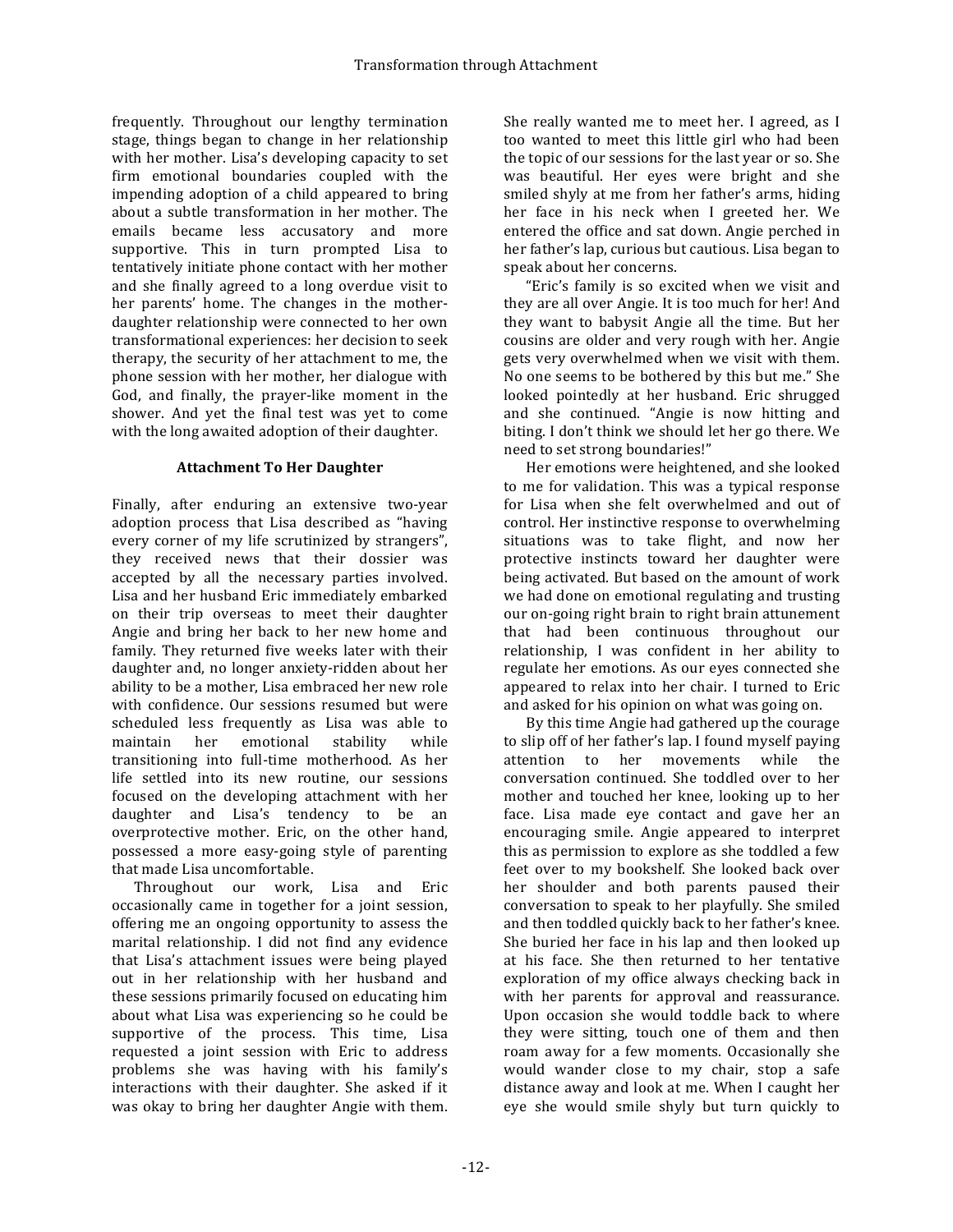return to her mother's arms. I was completely amazed to be witnessing such basic attachment behaviors so soon after the adoption. After seven months, Angie was clearly attaching to her primary caregivers. And both Lisa and Eric were responding naturally, providing a secure base for their daughter to explore this new space, even with a stranger in the room.

Despite being distracted by Angie's movements, I was still tuned into the relational dynamics between Lisa and Eric. Lisa's instinct to withdraw and her interpretation of Eric's response as unsupportive reflected the activation of her insecure attachment style. I was able to gently confront her because I trusted the secure attachment relationship that we had developed. I also understood that Lisa's need to withdraw was a protective gesture and not really what she truly wanted. Eric's family offered to her what her family could not - relationships that could tolerate conflict and an openness to resolve problems that inevitably arise in families. I suspected that this frightened Lisa, who for so long needed to navigate familial relationships where her perspective was not respected. They ended the session agreeing to approach Eric's family as a united front, communicating their concerns and asking for their help to solve the problem.

#### **Termination**

As they were leaving, Lisa said she would email me to set up her next appointment. She never followed through with that email and her treatment ended. This did not come as a surprise to me as I sensed intuitively that she was done with therapy. Her experience of a secure attachment with me appeared to repair some of her dysfunctional adult attachment behaviors, moving her from an insecure to an earned secure attachment style. Interactions with her mother no longer had the power to emotionally hijack her, as she was able to practice effective emotional regulation strategies. At the time of her last session she had not had a craving to drink or experienced suicidal thoughts in over ten months. She still followed a strict food plan although since adopting Angie, thoughts of food no longer dominated her day. She had also demonstrated the capacity to develop a healthy bond with her adopted daughter, overcoming her long held fears that she was destined to pass on her insecure attachment style to her child. And miraculously, she had not had any dissociative moments after becoming Angie's mother. One of her biggest fears

had been that she would dissociate in the presence of her daughter and put her at risk of harm. Because of the work she had done in therapy, this fear was not realized. And finally, she had developed a spiritual attachment to God, her higher power. Four months after our last session I received this email from Lisa:

*I* have been meaning to contact you for some *time now. I guess my hesitation had to do with* time slipping away from me and a fear of *telling you that I believe my time in therapy has come to a close. I am quite sure that I would not have the life I have today if our paths had not crossed. I came to you a broken mess. Today I feel strong and at peace. Angie is thriving. She turned two in February and started school last week. She talks non-stop and charms everyone she meets. I never thought I'd enjoy life so much. I came to you barely able to tolerate myself.* I was pushed *around by all these monsters. While they still exist and there are symptoms I must manage, my* visual journals are brighter than ever and *my life is filled with hope and compassion for myself and others. The 'conversations' I've been writing continue to help me a great deal, and my* faith is at a place I never thought it would be. Spiritual fitness was never one of our goals, but *I* think it was the thing *I* needed most. *I* don't think any other therapist could have provided me with that. The words "thank you" *are insufficient.* 

## **Concluding Thoughts**

Is the therapeutic relationship as powerful as the research claims it to be? This is the question that lingers for me long after my sessions with Lisa ended. Based on Herman's (1997) hypothesis that relational trauma can only be healed in a relationship. I am convinced that our relationship was a critical factor in the healing that Lisa experienced. And I surmise that it was because the bond that formed between Lisa and I resembled an early attachment relationship mimicking the biological attachment process between infant and caregiver that is thought to be foundation of emotional survival and development (Bowlby, 1998; Schore, 2000). When I look back at this relationship through the lens of attachment theory, it seems to explain so much of what occurred between us.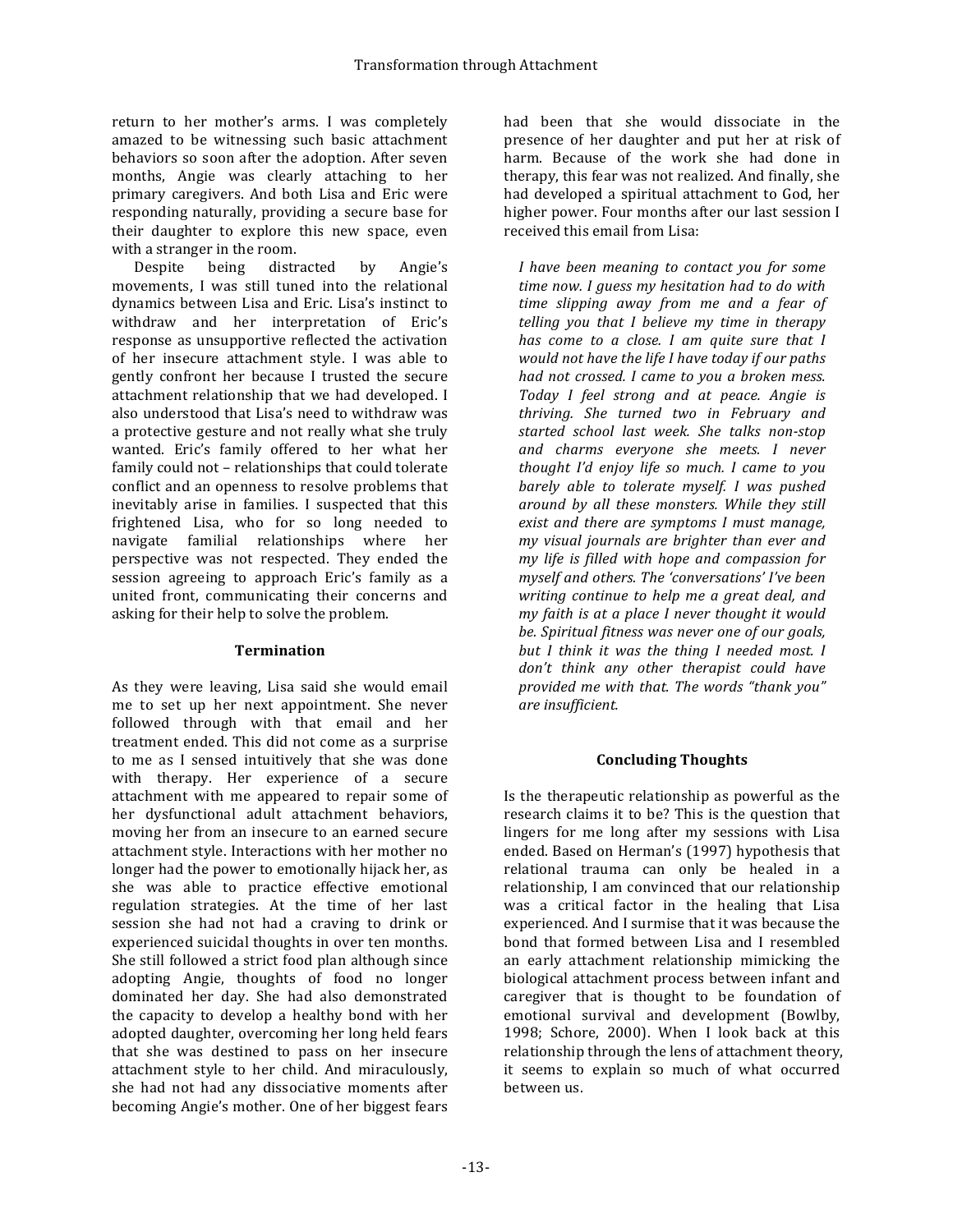It is important, however, to acknowledge that although attachment theory appears to be widely accepted as a valid lens through which to view the therapeutic relationship, it has its critics. One of the most vocal is Jerome Kagan, a developmental psychologist and professor emeritus at Harvard. Kagan (2011) challenges one of the basic assumptions of attachment theory, "that the quality of attachment in infancy has a permanent effect on the child, independent of future experiences or the child's social class and culture" (p.  $31-32$ ). He claims that there is no research to support the claim that experiences in infanthood and early childhood will impact an individual's ability to form healthy relationships in adulthood. He also criticizes the theory for failing "to recognize the profound influence of social class, gender, ethnicity and culture on personality development" (Kagan, 2011, p. 50). He considers the varied responses of children in the famous Strange Situation experiences, upon which attachment theory is built, to reflect temperament, not the strength or weakness of the attachment bond (Kagan, 1998). Kagan would consider Lisa's temperament to have greater influence on her ability to regulate her affect and overcome her relational difficulties than the therapeutic relationship that formed between us. Nevertheless, if I place Lisa in the figurative role of infant, and myself as caregiver, the processes of attachment appeared to be operating in the experience.

First, this was apparent in the affective attunement that occurred allowing us to "feel what the other was feeling and to convey the fact of this shared experience" (Wallin, 2007, p. 53). This transpired in our first session when Lisa was attuned to my anxiety as much as I was to hers. This was not the only time I experienced our right brains non-verbally communicating with each other, analogous to what occurs between a child and its mother. If it is true that early attachment experiences contribute to the neurobiological development of the right brain (Schore & Schore, 2008) then it is possible that my affective attunement to Lisa's emotional states potentially altered the structure of her right brain so as to create attachment security (Schore, 2009). Second, I engaged in a task that is usually facilitated by a primary attachment figure, that of the implicit transmission of affect regulation. "Secure attachment depends upon the mother's sensitive psychobiological attunement to the infant's dynamically shifting internal states of arousal....The mother appraises the nonverbal expressions of the infant's arousal and affective

states, regulates them, and communicates them back to the infant (Shore, 2009). Lisa often came into our sessions in a hyper-aroused emotional state and my ability to regulate my emotional state in response to her distress enabled me to become a safe and secure base, assisting her in tolerating and modulating unbearable emotions. I became her emotional regulator while she learned and practiced self-regulation with grounding skills, self-soothing activities, and the use of creative artwork, ultimately allowing herself to feel difficult emotions without the use of substances.

Transformative change occurs within our clients and we are privileged to be a witness and a participant in it. Lisa's transformation into a healthy relational adult was a slow, painful, and ultimately successful journey. It is only in retrospect that I began to see how the process of attachment may have been the intuitive force fueling her efforts toward change. If the potential for attachment is what truly gives the therapeutic relationship such transformational power, imagine how this could change clinical treatment. Indeed, such a paradigm shift is already happening as there is a shift away from cognition toward bodily based emotion in psychotherapy as a result of advances in neuroscience (Schore, 2012). Instead of being focused primarily on what clinicians *do* with clients in our evidenced-based practices, more attention would be paid to knowing how to *be* with clients. This is the direction that research is leading us. I wonder how the treatment world, so deeply entrenched in evidenced-based cognitive behavioral interventions, will respond.

#### **References**

- Bowlby, J. (1988). *A secure base*. New York, NY: Basic Books.
- Freud, S. (1961). *The future of an illusion*. New York, NY: Norton & Company.
- Goleman, D. (1995). *Emotional intelligence*. New York, NY: Bantam Books.
- Granqvist, P. & Kirkpatrick, L. (2008). Attachment and religious representations and behavior. In J. Cassidy & P. R. Shaver (Eds.), *Handbook of attachment: theory, research and clinical applications*  (pp. 906-933). New York, NY: Guilford Press.
- Hall, T., Brokaw, B., Edwards, K. & Pike, P. (1998). An empirical exploration of psychoanalysis and religion: spiritual maturity and object relations